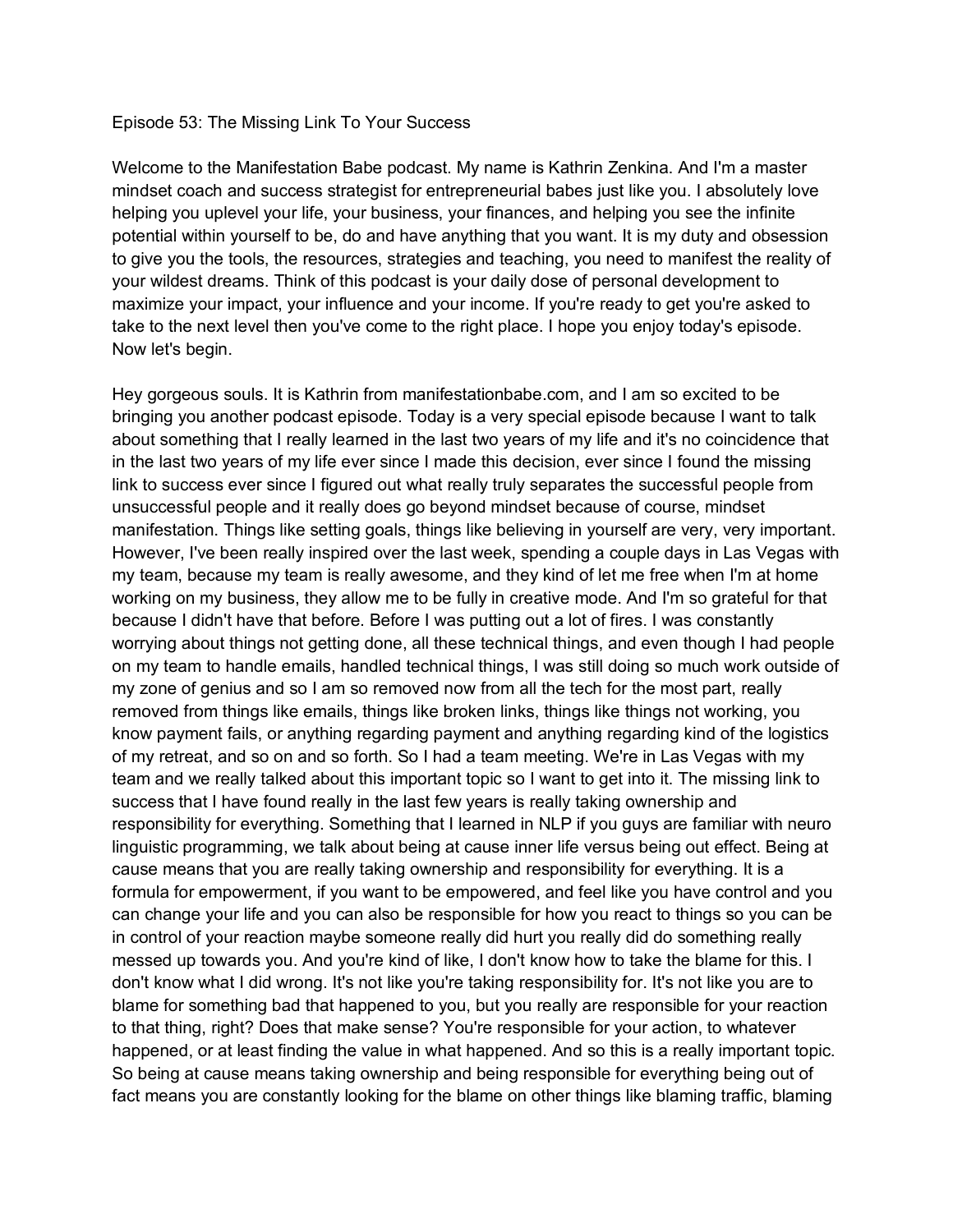the weather, blaming the internet, blaming your sister, blaming your mom, and everything is always being. It's like everything is always bouncing off of you, and honestly to other people, you're projecting blame and trying to find someone else to take responsibility because taking ownership and responsibility is not the easiest thing in the world, you guys. When I look back at my whole life journey around my childhood, the poverty that I grew up with my dad and not being the best dad that he could possibly be, you know, things like that. I always look back and I'm like I don't understand, you know, it's tough to take responsibility. It's tough to take ownership for those things. Because, you know, it's kind of like I'm a child, how am I to blame for this and as I grew up, and as I started learning from other successful people, how they really do take ownership and responsibility for everything. I now learned that it's up to me to find the lesson, when I'm being responsible for what I'm taking ownership of, is the fact that it's up to me to find the value in what happened to find the lesson to find something that I can learn from, and I think that not enough people do that. I think that so many people put themselves into victim mode, and they feel like everything is against them, and they really disempower themselves from taking action or for making changes because they feel like life is controlling them, rather than them controlling life. And if you look at any successful person out there, you will find that they're always taking responsibility. They're taking ownership of their mistakes. Something that really stood out to me guys is and this is actually something that I practice in my life that's made all the difference, especially around working with other people or around taking a course or reading a book or going to a seminar or taking a program or something where I am paying someone in exchange for knowledge or for some value, right? Something that I see a lot of people not do enough of, which is something that I started doing about two years ago where I really took ownership and understood that it's my responsibility to find the value in something or someone. I think that a lot of people put way too much pressure on other human beings to fix them. And they are looking for the fix, they're looking for the quick fix, they're looking for the shortcut, and if that coach or if that program, or if that seminar or whatever it is, doesn't give them the whole life fix, then they feel like their money was wasted or they feel like their time was wasted or they actually get angry at that person. And I always say like, you cannot put that kind of pressure on another human being. I ran into a situation earlier this year where I was running a one on one coaching mentorship program for the year and there were a couple of clients that I ran into where after a couple months of working together, they were incredibly frustrated with our experience together and I couldn't for the life of me to figure out why because I am providing my best value, I am giving them breakthroughs. They are completely shifting their mindsets, the way that they're thinking they are experiencing all these amazing lessons, yet they're still extremely dissatisfied. And what I recognize and something that my team really helped me recognize as well, is that the people that signed some of the people that signed up with me, just a couple, not too many, but some of the people that sign up with me, were looking for the fix. They expected that as soon as they, you know, work with me, I'm going to hold their hand and I'm going to build their business for them or I'm going to hold their hand and I'm going to fix their relationships or fix their money issues or fix everything for them. Yet, you know, as a coach, I am not there to fix you. I'm not there to hold your hand. I am there to provide you with tools, with tricks, tips, techniques, mindset shifts, new perspectives, new ways of solving problems, so that then you can take that take ownership of your life, take responsibility and apply these tools, tips, tricks, techniques, everything that I give you in our sessions to your life, and it is actually up to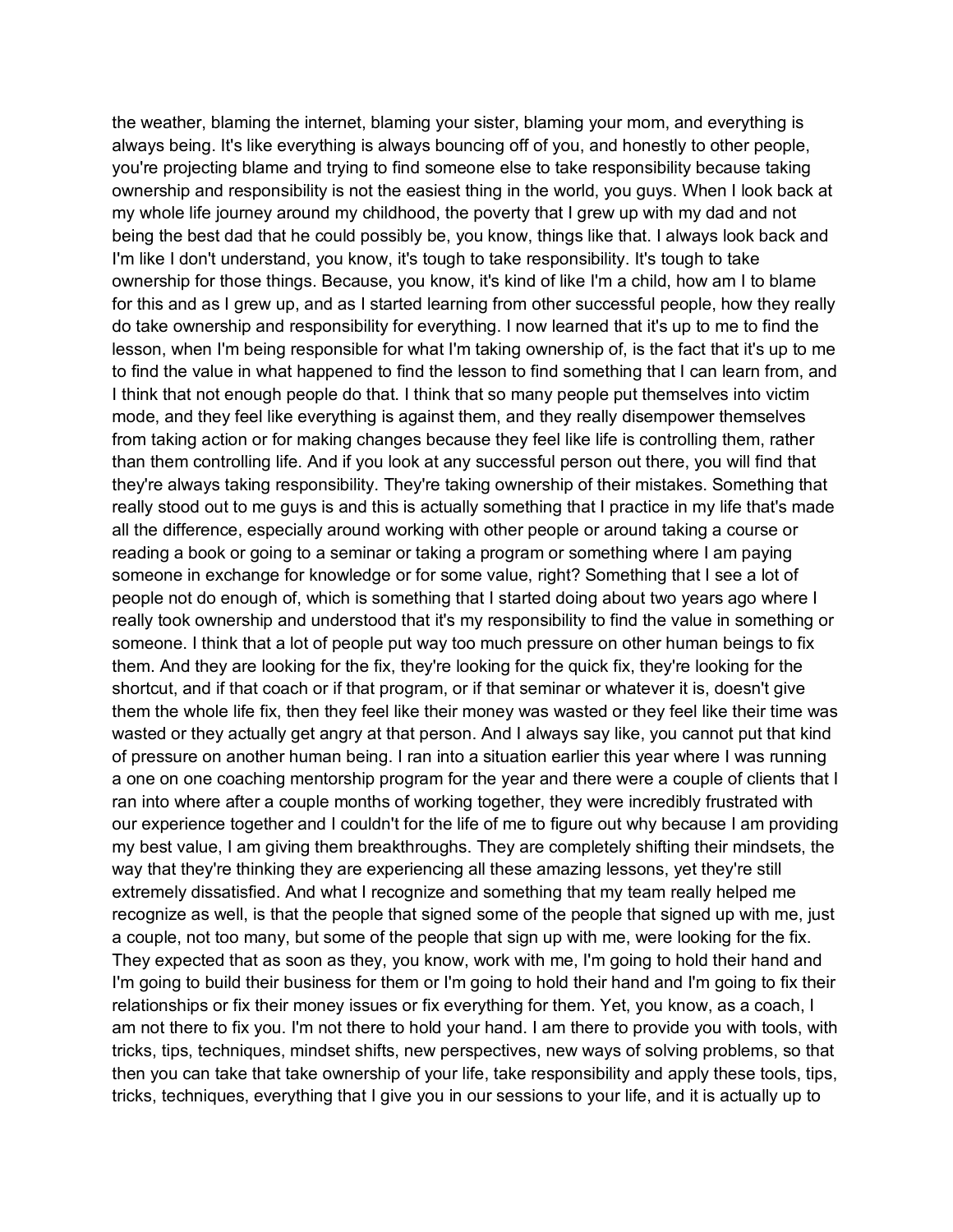you to then you know, aka fix your life, right? It is not up to the coach. Also, something else that I found in, for instance, something that I practice in my life, you guys, I think it will really help you in some way, shape or form. When I read a new book, or when I take a new course or when I go to a seminar or when I hire a coach. I know it's up to me to find the value in it or in That person. And so I am always looking for that one thing. Let's call this that one thing, right? Because that's what I'm always looking for. When I read a book, as soon as I find just one thing that will change my life, that will help me think differently, that will help me see my life a little differently, or that will help me accelerate my results in any way, shape, or form, even if it's by, I don't know, a day, or even if I take or I find something that helps me shorten the time span of achieving my goal by a couple days or even a year or whatever it is. I am looking for that one thing and as soon as I find that one thing, that one quote that one insight, that one new perspective. I feel like I completely got my value in that thing. And I take all other pressure off of that coach, that book, that program, whatever it is, and I think that's A lot of people who are looking for someone else to fix them who are looking for putting, you know, the it's kind of like a backwards way of putting the blame on someone else, right? You are deciding to work with someone or you are buying a book or you are enrolling in a program and you are like, yes, this is gonna be my fix. And if for some reason it does not work, then it's not up to me. It's it wasn't my fault. It was their fault. And they see a lot of that and it's not like a huge percentage at all, especially because I don't witness it myself. But my team always tells me that there's a couple people every program, every single program like rich babe manifestation, babe Academy, or whatever it is that people are either refusing to continue to pay for that course because they feel like the program didn't completely fix them, right. They expect that when they enroll into one of my programs or enroll into coaching with me that their life is gonna look identical to mine by the end of the program. And if it doesn't I am to blame, right and they refuse to pay for it. Or they refuse to take responsibility and ownership for the commitment that they made to themselves in completing the program and finding the value in the program for them. And it's so interesting because I have two employees currently who both have master's degrees. One of them has a master degree and something that didn't quite help her in the way that she expected it to help her. And we were talking around the table in Las Vegas how, you know, we can't How come you know, how are people doing this? When if you if you look at it as if like, let's say a bachelor's degree, or let's say a master's degree, right, you go to school, you got good grades, you get a degree, you graduate and then you can't find a job. Or you find that that master's degree or bachelor's degree or even PhD is completely useless and helping you find a high paying job or helping you advance your career to the next level. No one thinks about going to the university or going to the professors are going to wherever you got this program for, and being like, you know what, I don't want to pay for it because it didn't help me know people. If you completed the program you are, especially if you have loans out, you're going to be paying those loans until every single penny is paid to the university because the university or the program gave you all the knowledge and all the stuff that they promised to give you. The program was there and it was up to you to decide whether you are going to have faith in the program, commit to the program, graduate the program and then find value in the program that's specific to you because I promise you, even if that program like for instance, my bachelor's degree in biology, I'm not using it you guys I am not even thinking about going to the University of Washington. Can you imagine this? Going to the University of Washington and being like, you know what I decided to be a mindset Coach and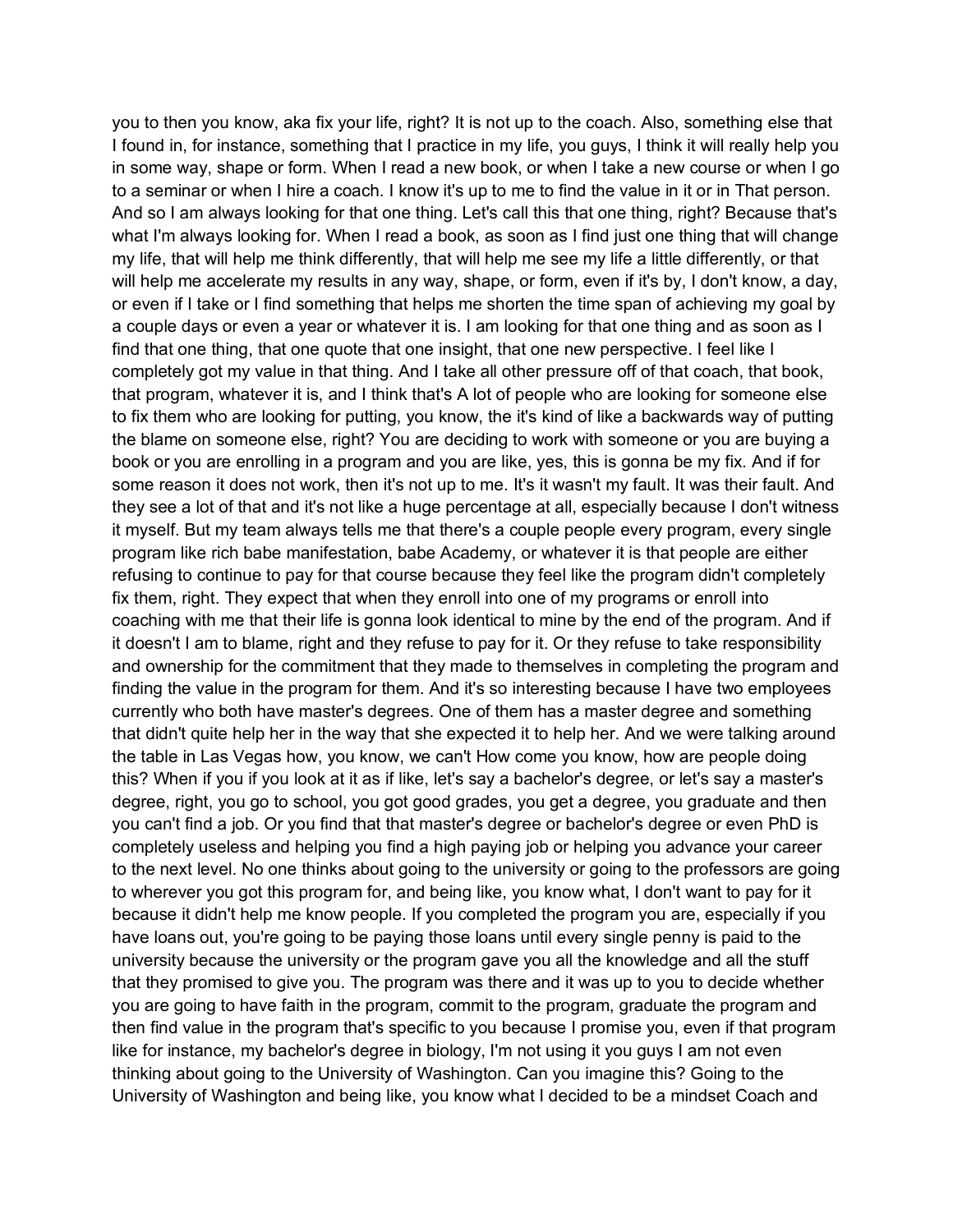actually don't need this bachelor's degree. I don't need this education in biology, I decided not to go to medical school. So please refund me my 50 grand or whoever. However, however much the bachelor's degree cost I think was around 50 grand. Actually way more like 60 grand. So can you imagine what they would tell me? Like, I'm sorry, like you made the decision, you made the commitment, it is up to you, you must take ownership and responsibility for that decision. You cannot put the blame on us. Right? doesn't make any sense. And so another example for you guys is I received and this is so funny, like I literally laughed out loud because it was just so silly. So I received this message randomly on Facebook and it was kind of in my other box, so I just took a peek at it and then didn't even respond because I don't think it needs a response or I let my team handle it. But I was just like, I was on my phone. And I was just hanging out. And I get this message. And so I look at it because it just pops up. And it's so funny because I have all my notifications on my phone turned off except for text messages, but sometimes a message will slip through. And I'm still trying to figure out how. But anyway, that's beside the point. So I opened this message and it's like, Hey, I took your rich pay program. And all that's happened in my life is that I'm, I'm happier. But that's not what I signed up for. I signed up for this program because I want massive abundance and I want more income and bla bla bla bla, and all I got was more happiness. And I was like, Look, I was literally reading this thing like why in the world Like who? Like what, who complains about a program? You know, if something in my life made me happier, I would never even think of being like, Oh, that was a waste of time or that's not what I signed up for. Or this is a complete waste of money. complete waste of time. And you know that I want a refund because all I got was happiness. It just doesn't make any sense. And I see so much of this you guys, I see so many people, they're unsuccessful or they're not receiving the results that they so deserve. I believe we all deserve to be successful. And there is enough to go around and there's enough abundance on this planet for all of us to have the success that we desire. The thing is, though, not enough people commit to their decisions and not enough people take ownership and responsibility. So if there's anything you can take away from this podcast episode, you guys should start practicing that one thing. I call it that one thing so look in your life. Look at your past and look at the moments that go by in your daily life or look. At the book that you're reading right now or this podcast episode, right? Let's use the podcast episode as an example. You're listening to this podcast episode. I Hope that you are just searching for that one thing that I told you today that you can take that will help you transform your life. I hope you're not expecting to listen to an episode and expect a whole different complete shift in your life where after you push, pause or you move on to something else, where you're like, Oh my God, this podcast episode did not give me the results that I wanted. It did not change my life. Kathrin Zenkina did not fix me. And so therefore this is a complete waste of time. Right? That just doesn't make any sense. And I see so much of that. I wanted to record this episode because you guys, you have to start taking ownership and responsibility if you make a decision. If you make a commitment. If you decide to do something, or to give something or to create something or you commit to someone or anything, any kind of commitment. start seeing through those commitments and start finding the value within everything in your life and take responsibility for it. Hey, I love you guys so freaking much. I wanted to add one more thing to this. Besides, you know if this episode helped you in any way shape or form, I would love it if he took a screenshot right now and added it to your Instagram story or made a post or something or left me a comment or dm and let me know how much this